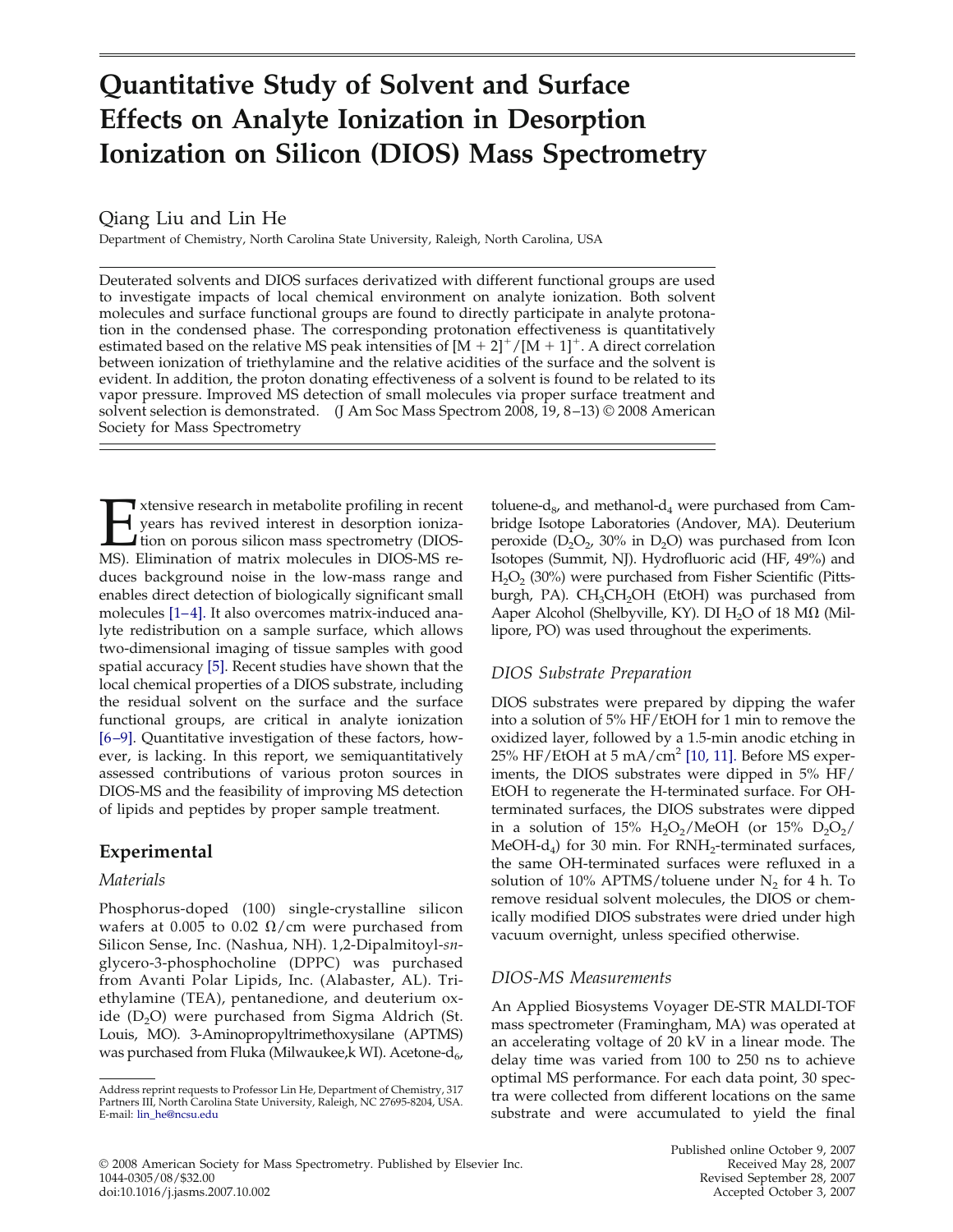spectrum. Three replicate substrates were used in each experiment to calculate measurement variations.

TEA was dissolved in various deuterated solvents at 20 pmol/ $\mu$ L. In most studies, after an overnight storage under vacuum the DIOS or chemically modified DIOS substrates were immersed in TEA solutions. The exception was made in the study of surface acidity where 20  $pmol/\mu L$  of TEA/D<sub>2</sub>O was drop-coated on the H-, OH-, and  $RNH_2$ -terminated DIOS substrates to minimize surface hydrolysis. DPPC was dissolved in 2,4-pentanedione/methanol (1:1) or methanol at 100 pmol/µL. DPPC in the 2,4-pentanedione/methanol solution was then drop-coated on a OH-terminated DIOS substrate and the one in the methanol solution was drop-coated on a freshly prepared H-terminated DIOS substrate for comparison.

#### *Surface Characterization*

Surfaces of H-terminated and OH-terminated DIOS substrates were quantitatively analyzed using a Physical Electronics TRIFT I TOF-SIMS instrument with a 25 keV Gallium primary beam (Eden Prairie, MN). For each experiment, the spectra were collected from multiple locations for averaging. All spectra were normalized by the dominant  $[Si]$ <sup>+</sup> peak.

### **Results and Discussion**

Tracking hydrogen migration with a deuterated reagent has been well established in physicochemical studies [12]. Given in DIOS-MS most analytes are detected as protonated species, the same methodology was used in this report by deliberately replacing protons with deuteria in the surroundings to isolate and quantify the source(s) of analyte protonation. Triethylamine (TEA,  $C_6H_{15}N$ ) was used as the MS model molecule for its high basicity and good thermal stability.

Figure 1a shows the natural isotopic distribution of TEA with the molecular ion,  $[M + H]^+$ , at  $m/z = 102.13$ and an isotopic peak at  $m/z = 103.13$  ([M + 2]<sup>+</sup>). This peak is mainly due to the presence of isotopes  $^{13}C$  $(1.08\%)$ , <sup>15</sup>N (0.37%), and <sup>2</sup>D (0.24%), and the natural abundance of these isotopes yield a relative ion intensity (RI) of 7.3  $\pm$  0.6%. In this study, the RIs of [M + 2]<sup>+</sup> beyond 7.3% was used to estimate the incorporation of deuteria during protonation (i.e.,  $[M + D]$ <sup>+</sup>). The monoisotopic mass peak of protonated TEA was labeled as  $[M + H]^{+}$  and was used as the base peak in intensity normalization. A small peak at  $m/z = 100.11$  was also noticed throughout the collected MS spectra. It was assigned as  $[M - H]^+$  (Supplemental Data, which can be found in the electronic version of this article).

Note that the absence of  $[M - H]$ <sup>-</sup> ions during negative-ion detection reduced the likelihood of proton exchange among analyte molecules themselves. The previous findings on the aqueous-phase basicity of an analyte contributing more to ionization than the gasphase basicity of the same analyte suggested that pro-



**Figure 1.** Mass spectra of TEA collected from (**a**) a DIOS substrate immersed in a 20  $pmol/μL$  TEA/H<sub>2</sub>O solution, (**b**) a DIOS substrate immersed in a 20  $\text{pmol}/\mu\text{L}$  TEA/D<sub>2</sub>O solution, (c) the same DIOS substrate reloaded with  $10 \mu L$  of ethanol, and (**d**) the same DIOS substrate reloaded with 10  $\mu$ L of D<sub>2</sub>O again. The  $[M + 1]^+$  peak was the base peak that set at 100% RI. For detailed experimental conditions see the text.

ton transferring probably occurred in the condensed phase [6]. Consequently, this investigation focused on protonation between the analyte and its surrounding molecules in the condensed phase, including proton exchange with (1) the solvent where the analytes were dissolved in, (2) the solid surface where they were deposited on, and (3) other chemical species coadsorbed on the surface. In addition, several assumptions were made in the following discussions: (1) the ionization cross-sections of the deuterated and nondeuterated species were considered relatively similar; (2) within the concentration range studied, the ion intensities were linearly dependent on the amount of the species in the system, i.e., the  $[M + H]^+$  or  $[M + D]^+$ peak intensities were proportional to the amount of  $[M + H]^{+}$  or  $[M + D]^{+}$  ions formed; and (3) the absolute amount of protons donated from the same solvent was relatively constant, independent of changes in surface functional groups, and vice versa.

#### *Analyte Protonation by Solvent*

A freshly prepared DIOS substrate was dried under high vacuum overnight to remove solvent molecules adsorbed during substrate preparation and storage. After taking the substrate out of the vacuum chamber, it was immediately immersed in a 20 pmol/ $\mu$ L solution of TEA/ $D_2$ O for 3 h, followed by MS measurements. A MS peak of  $[M + 2]^+$  was clearly observed with a calculated RI of 54  $\pm$  7% (Figure 1b). It was significantly more intense than that from the natural isotopes, which confirmed direct analyte protonation from the solvent. Additional evidence of solvent contribution was obtained when 10  $\mu$ L of ethanol was later added to the same substrate to displace residual  $D_2O$  molecules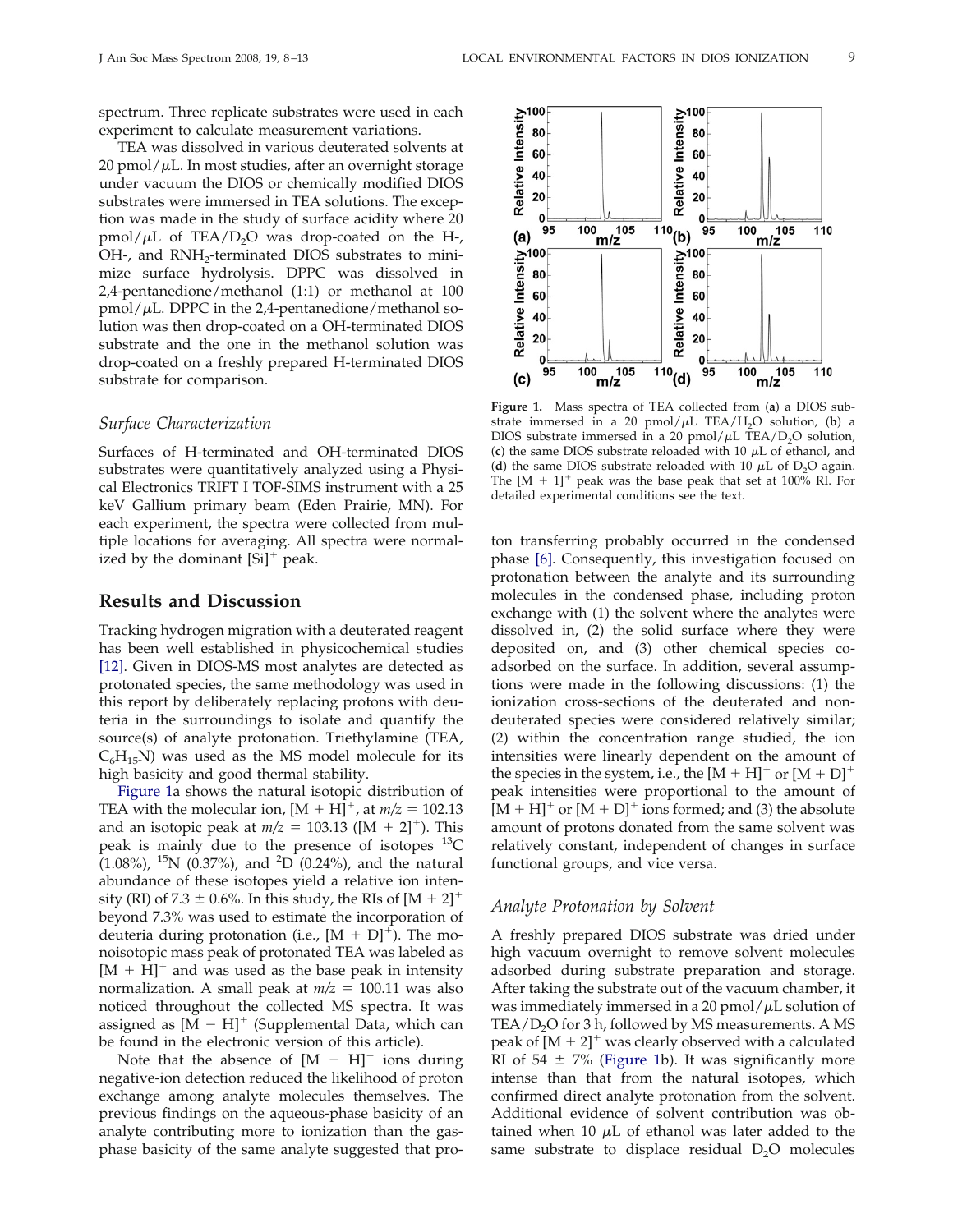| Solvent                 | pKa          | Vapor pressure <sup>19</sup><br>$(25 °C$ mm Hg) | MS RI of<br>$[M + 2]^{+}$ | $\Delta$ RI = measured<br>$RI - 7.3%$ | Calculated<br>protonation<br>effectiveness |
|-------------------------|--------------|-------------------------------------------------|---------------------------|---------------------------------------|--------------------------------------------|
| $d_{8}$ -Toluene        | $41^{16}$    | 26                                              | $11 \pm 1\%$              | $4 \pm 1\%$                           | $4 \pm 1\%$                                |
| D <sub>2</sub> O        | $15.74^{17}$ | 23.74                                           | $54 \pm 7\%$              | $47 \pm 7\%$                          | $32 \pm 5%$                                |
| $d_4$ -Methanol         | $15.54^{17}$ | 127.05                                          | $29.6 \pm 0.5\%$          | $22.3 \pm 0.8\%$                      | $18.2 \pm 0.6\%$                           |
| $d_{\epsilon}$ -Acetone | $19.3^{18}$  | 229.52                                          | $14.8 \pm 0.3\%$          | $7.5 \pm 0.7\%$                       | $7.0 \pm 0.6\%$                            |

**Table 1.** Calculated proton donating effectiveness of the solvents

adsorbed on the surface. A visible decrease of the [M  $+$ 2]<sup>+</sup> signal to a RI of 22  $\pm$  7% was observed (Figure 1c). Note that this  $[M + 2]^+$  peak was still more intense than that from the natural isotope abundance (7.3%) due to incomplete displacement of  $D_2O$  molecules. The [M  $+$ 2]<sup>+</sup> peak intensity was recovered by reloading the substrate with 10  $\mu$ L of D<sub>2</sub>O (Figure 1d).

In the condensed phase, residual solvent molecules left on the surface directly participate in analyte protonation as in  $[6, 12]$ :

$$
\big[\text{solvent}\big] + \big[\text{TEA}\big] {\rightarrow} \big[\text{solvent-H}\big]^{-} + \big[\text{TEA} + \text{H}\big]^{+}
$$

Thus, the proton affinity (pKa) and the amount of the selected solvent in the condense phase are expected to play important roles in analyte protonation. This notion was supported by two parallel experiments: in the first experiment, TEA was dissolved in the solvents of similar vapor pressures but different proton affinities. The measured  $[M + 2]^+$  peaks had the RIs of 54  $\pm$  7% or 11  $\pm$  1% for TEA dissolved in D<sub>2</sub>O or d<sub>8</sub>-toluene, respectively, consistent with water being more acidic than toluene (i.e.,  $pK_a = 15.7$  versus 41) (Table 1). In the second set of experiments, three predried DIOS substrates were dipped in the TEA solutions where  $D_2O$ ,  $d_4$ -methanol, and  $d_6$ -acetone were used as the solvents to study the impacts from the solvents of similar proton affinities but drastically different vapor pressures (i.e., different amounts of solvent residuals left on the surface).  $D_2O$  has the lowest vapor pressure due to strong hydrogen bonding; therefore the highest amount of solvent molecules was retained on the surface, and subsequently the most intense  $[M + 2]^+$  peak was observed (Table 1). The use of acetone with the highest vapor pressure among the three resulted in the smallest RI of the  $[M + 2]^+$  peak due to fast evaporation. Continuous removal of solvent molecules through constant pumping at  $\leq 2 \times 10^{-7}$  torr led to reduction of RIs in all three solvents, in spite that the MS spectra were collected from different spots on the same substrate to avoid analyte depletion (Figure 2). The decreasing rate of  $[M + D]$ <sup>+</sup> peak intensities slowed down over time with fewer solvent molecules to be removed from the surface. The RIs of the  $[M + D]^+$  peaks later became relatively stable and the plots leveled off when only a few layers of solvent molecules were left on the surface.

A semiquantitative calculation of the proton donating effectiveness from the solvent was carried out by

comparing the RI values of the  $[M + 2]^+$  peaks collected with and without the use of deuterated solvents. For example, the  $[M + 2]^+/[M + 1]^+$  in Figure 1a and b can be written as the following:

$$
\frac{[^{13}CC_{5}H_{15}N + H]^{+}}{[^{C}_{6}H_{15}N + H]^{+}} \times 100\% = 7.3 \pm 0.6\%
$$
\n
$$
\frac{[C_{6}H_{15}N + D]^{+} + [^{13}CC_{5}H_{15}N + H]^{+}}{[^{C}_{6}H_{15}N + H]^{+}} \times 100\%
$$
\n
$$
= \frac{[C_{6}H_{15}N + D]^{+}}{[^{C}_{6}H_{15}N + H]^{+}} \times 100\% + (7.3 \pm 0.6)\% = 54 \pm 7\%
$$
\nor: 
$$
\frac{[M + D_{solvent}]^{+}}{[M + H_{others}]^{+}} \times 100\% + (7.3 \pm 0.6)\% = 54 \pm 7\%
$$

where  $[M + D_{\text{solvent}}]^+$  refers to  $D_2O$  contribution and  $[M + H_{\text{others}}]^+$  refers to contributions from other factors (for detailed calculation see Supplemental Data). Mathematic rearrangement of these equations shows that the fraction of the protons donated by water (i.e., proton donating effectiveness) in overall analyte protonation was estimated to be  $32 \pm 5\%$ . Applying the same calculation to TEA dissolved in methanol and acetone showed that the fraction of protons from the solvent were at  $\sim$ 18.2% and  $\sim$ 7.0%, respectively (Table 1). Note that these calculated numbers were expected to be smaller than the actual values, mainly due to fast adsorption of  $H_2O$  molecules from the air during the



**Figure 2.** The calculated RIs of the  $[M + 2]^+$  peaks plotted as a function of storage time of the substrates s under  $2 \times 10^{-7}$  Torr. The substrates were pretreated with 20  $\text{pmol}/\mu\text{L}$  TEA in  $\text{D}_2\text{O}$ (open square), methanol- $d_4$  (open circle) or acetone- $d_6$  (open triangle). All mass spectra were collected under the same instrument parameters. For other experimental conditions see the text.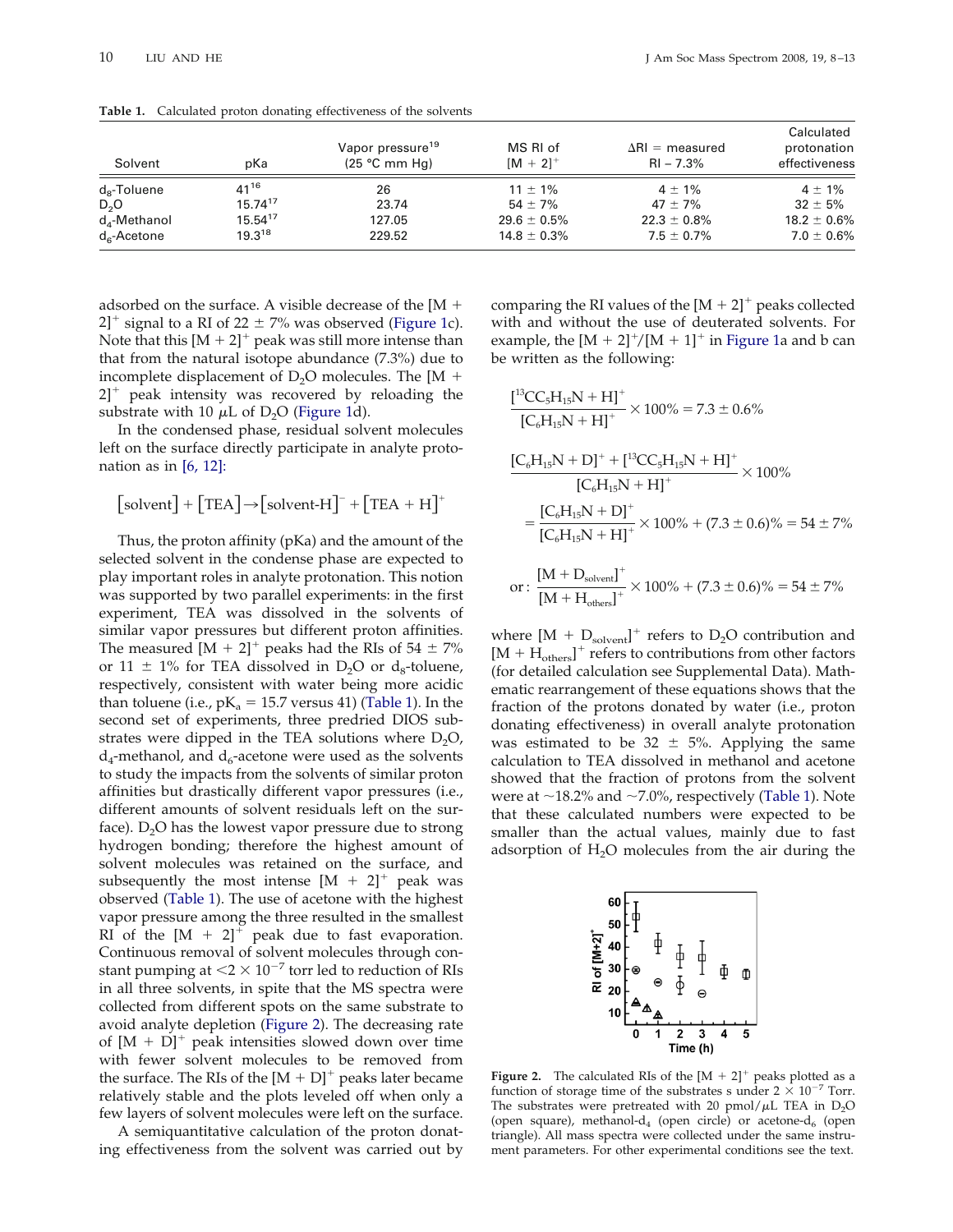short period of air exposure when the substrate was taken out of the vacuum but before its immediate immersion in the  $TEA/D<sub>2</sub>O$  solution. It is interesting to point out that the calculated proton donating effectiveness from different solvents of similar acidity was in linear reciprocal to their vapor pressures (Supplemental Data F1).

Additional consideration was given to potential indirect proton-transferring from solvent-induced surface modification since silicon is  $H<sub>2</sub>O$ -reactive [13–15]. MS spectra were collected from the same DIOS surface at different time points to monitor surface oxidation. If there was any, a slow but steady increase in the  $[M +]$ 2]<sup>+</sup> peak intensity would be expected due to more and more surface groups being oxidized/converted to the Si-OD groups over time. Yet, no increase in [M -  $2$ ]<sup>+</sup>/[M + 1]<sup>+</sup> was observed in this study, suggesting that this indirect proton transfer pathway played a minor role, if any, in analyte protonation.

#### *Analyte Protonation by Porous Si Surface*

Surface functional groups of DIOS substrates are decided by substrate preparation and storage [11, 20, 21]. For example, surface oxidation occurs immediately after a brief exposure of the substrate in air and has been found to be the culprit for performance degradation of DIOS-MS [22]. In this study, two DIOS substrates were carefully oxidized in  $H_2O_2/MeOH$  or  $D_2O_2/MeOH-d_4$ . The use of deuterated peroxide introduced deuteria to the surface as in Si-OD, and possibly other deuterated functional groups through isotopic exchange. After drying both substrates under vacuum, they were dipped in a  $TEA/D<sub>2</sub>O$  solution before MS measurements. As expected, the calculated RI of the  $[M + 2]^+$ peak increased from 34  $\pm$  6% from the H<sub>2</sub>O<sub>2</sub>-treated surface to 80  $\pm$  9% from the D<sub>2</sub>O<sub>2</sub>-treated one.

The fraction of protonation from the surface can be similarly estimated by comparing the RI values of the  $[M + 2]^+$  peaks collected from the  $H_2O_2$  or  $D_2O_2$ oxidized substrates (Table 2). For example,  $[M + 2]^+$ /  $[M + 1]^+$  can be written as:

$$
\frac{[M + D_{solvent}]^{+}}{[M + H_{oters}]^{+} + [M + H_{Si-OH}]^{+}} \times 100\% + (7.3 \pm 0.6)\%
$$
  
= 34 \pm 6\% (H<sub>2</sub>O<sub>2</sub> -treated substrate)

$$
\frac{[M + D_{solvent}]^{+} + [M + H_{Si-OD}]^{+}}{[M + H_{others}]^{+}} \times 100\% + (7.3 \pm 0.6)\%
$$
  
= 80 \pm 9% (D<sub>2</sub>O<sub>2</sub> - treated substrate)

where  $[M + D_{\text{solvent}}]^+$  refers to D<sub>2</sub>O contribution,  $[M + D_{\text{solvent}}]^+$  $[D_{Si-OH}]^+$ , or  $[M + D_{Si-OD}]^+$  refers to the contribution of the oxidized  $-OH/OD$  groups, and  $[M + H_{others}]^+$ refers to the contributions from other factors, including residual  $H_2O$ , unoxidized Si-H groups, and other coadsorbents (for detailed calculation see Supplemental Data). Mathematic rearrangement of the equations shows that the fraction of protonation from SiOD/H was  $21 \pm 5$ % and the solvent contribution was reduced to  $21 \pm 4\%$ .

The pKa value of a surface functional group is also found to affect its ability of donating protons. A set of porous silicon substrates were modified separately to introduce three different functional groups:  $Si-RNH<sub>2</sub>$ , Si-H, and Si-OH with increasing acidity. While a 100% surface conversion to any particular surface functional group was unlikely, a more acidic surface was expected from the one with a higher density of Si-OH, and a more basic one for the substrate with  $Si-RNH<sub>2</sub>$  groups that may compete with the analyte for protons. Due to the lack of deuterated surface modification reagents, the changes in  $[M + H]$ <sup>+</sup> peak intensities were used to evaluate the relative contribution of various surface functional groups, where  $[M + D]^+$  was used as the internal calibrator (from the use of deuterated water as the solvent). This experiment design was based on the findings that the proton-donating capability of a solvent was largely decided by the chemical nature of the solvent itself. As shown in Table 2, the relative intensities of the  $[M + 2]^+$  peaks increase as the acidity of the corresponding surface function group decreases, correlated well with the reduced protonation contribution of the surface (i.e., reduced formation of  $[M + H]^{+}$  ions) (Supplemental Data F2). Note that in this set of experiments, the modified porous silicon substrates were drop-coated with a 20 pmol/uL solution of  $TEA/D<sub>2</sub>O$ to minimize surface hydrolysis by reducing incubation time. Thus, the results were not directly comparable to those from the dipping experiments discussed in the previous section due to the difference in the amounts of the residual solvent, i.e.,  $D_2O$ , present in the system.

**Table 2.** Calculated proton donating effectiveness of the surfaces

|              | Surface functional | MS RI of                     | $\Delta$ RI = measured       | Calculated protonation   |
|--------------|--------------------|------------------------------|------------------------------|--------------------------|
|              | groups             | $[M + 2]^{+}$                | $RI - 7.3%$                  | effectiveness of surface |
| Dip coating  | Si-OH              | $34 \pm 6\%$                 | $27 \pm 6\%$<br>$73 \pm 9\%$ | $21 \pm 5\%$             |
| Drop coating | Si-OD<br>Si-OH     | $80 \pm 9\%$<br>$17 \pm 6\%$ | $10 \pm 6\%$                 | N/A                      |
|              | Si-H               | $33 \pm 9\%$                 | $26 \pm 9\%$                 | N/A                      |
|              | $Si-NH2$           | $70 \pm 11\%$                | $63 \pm 11\%$                | N/A                      |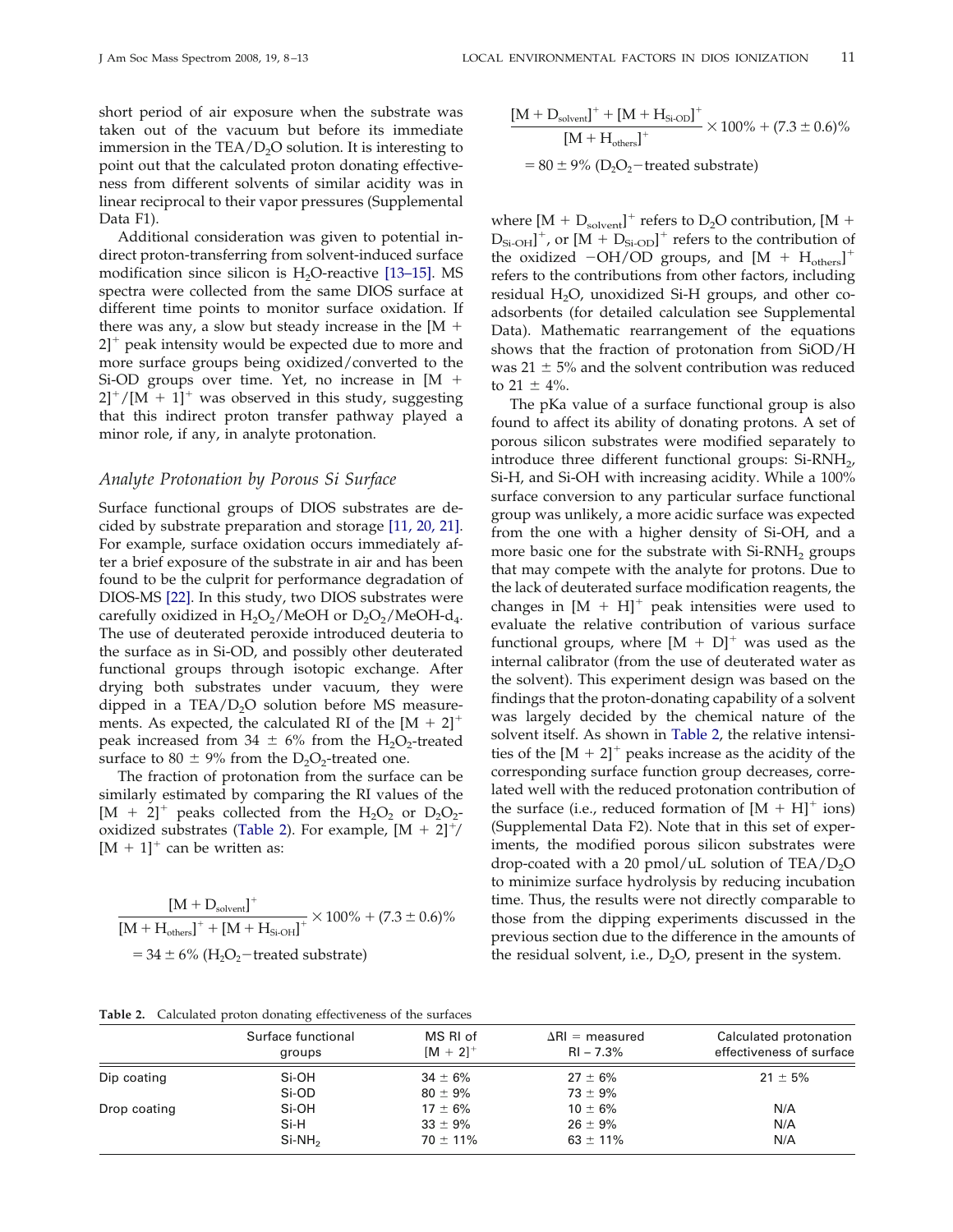## *Analyte Protonation by Other Environmental Factors*

Despite of the efforts to replace hydrogen in the solvent and on the surface with deuterium, a strong  $[M + H]$ <sup>+</sup> peak was observed throughout the MS spectra collected. The residual Si-H groups on the porous Si surface were believed to be the main culprit to this remaining  $[M + H]^+$  peak. The speculation was supported by surface characterization using secondary ion mass spectrometry (SIMS), in which the relative intensity of  $[Si-OH]$ <sup>+</sup> was found to increase from 9  $\pm$  2% to  $23 \pm 2\%$  after oxidation while the relative intensity of Si-H reduced from 97  $\pm$  2% to 51  $\pm$  2% (Supplemental Data F3). An absolute calculation on the conversion efficiency of the surface functional groups was difficult without extensive surface calibration, mainly due to the varying ionization probabilities of  $[SiOH]^+/[SiOD]^+$ , [SiH]<sup>+</sup>, and [Si]<sup>+</sup>. However, this experimental observation suggests that a significant amount of surface functional groups was not converted to hydroxyl groups during surface oxidation [23]. Additional proton source(s) in the analyte local chemical environment in the forms of adsorbed hydrocarbons and  $H_2O$  vapor in the sample chamber also contributed to the remaining presence of  $[M + H]^{+}$ , grouped together in this report as the "other" factors.

#### *Improvement in DIOS-MS Performance*

The findings that analyte protonation is directly related to the properties of the DIOS surface and the solvent suggest that DIOS-MS detection can be enhanced by purposely modifying the substrate surface with lowpKa functional groups and by selecting solvents of low-pKa values and low vapor pressures. Figure 3 shows detection of dipalmitoylphosphatidyl-choline (DPPC) that was dissolved in 2,4-pentanedione/ methanol and the mixture was drop-coated on an oxidized DIOS substrate. 2,4-Pentanedione was selected as the appropriate solvent for its low acidity, low vapor pressure, and good biocompatibility ( $pKa = 9.8$ , vapor pressure  $= 6$  mm Hg). In comparison, DPPC was dissolved in methanol at the same concentration and



**Figure 3.** Mass spectra of (**a**) a DPPC/Methanol solution dropcoated on an unmodified DIOS substrate, and (**b**) a DPPC/2,4 pentadione/methanol mixture at the same concentration dropcoated on an oxidized DIOS substrate. The detected analyte were labeled by their molecular ion peaks.

was loaded on a control DIOS piece where the surface was freshly regenerated (i.e., Si-H-rich). A remarkable enhancement of 17-fold in the molecular ion intensity was obtained under the Si-OH/pentanedione treatment, in comparison with that of the control experiment. Similar result was also observed in detection of small peptides, such as des-Arg<sup>1</sup>-bradykinin and angiotensin I (data not shown).

# **Conclusions**

The local chemical environment of an analyte, including the residual solvent and the surface function groups, were identified as the major proton sources in DIOS-MS. Their relative contributions were semiquantified. The experimental conclusions allowed further optimization of sample treatment for improved DIOS-MS performance, as demonstrated in lipid and peptide detection. It is important to note, however, that chemical modification of the Si surface changes not only the functional groups but also the physical properties of the porous surface. For example, moderate oxidation leads to formation of acidic Si-OH groups that benefit analyte ionization. However, the formation of an overoxidized silicon oxide layer slows down vertical thermal dissipation and reduces overall ionization efficiency. As a result, the degree of surface modification needs to be carefully monitored to achieve optimal MS results.

## **Acknowledgments**

The authors thank North Carolina State University and Canon Inc. for partial financial support.

# **Uncited References**

This section contains references that occur in the reference list but are not cited in the text. Please position each reference in the text or delete it. Reference not dealt with will be retained in this section: [16, 17, 18, 19].

# **References**

- 1. Wei, J.; Buriak, J. M.; Siuzdak, G. Desorption-Ionization Mass Spectrom-
- etry on Porous Silicon. *Nature* **1999,** *399*, 243–246. 2. Deng, G.; Sanyal, G. Applications of Mass Spectrometry in Early Stages of Target Based Drug Discovery. *J. Pharm. Biomed. Anal.* **2006,** *40*, 528 –538.
- 3. Lee, J.-C.; Wu, C.-Y.; Apon, J. V.; Siuzdak, G.; Wong, C.-H. Reactivity-Based One-Pot Synthesis of the Tumor-Associated Antigen N3 Minor
- Octasaccharide for the Development of a Photo-Cleavable DIOS-MS<br>Sugar Array. Angew. Chem. Int. Ed. 2006, 45, 2753-2757.<br>Go, E. P.; Uritboonthai, W.; Apon, J. V.; Trauger, S. A.; Nordstrom, A.;<br>O'Maille, G.; Brittain, S. M. olite and Peptide Capture/Mass Detection Using Fluorous Affinity Tags. *J. Proteome Res.* **2007,** *6*, 1492–1499.
- 5. Liu, Q.; Guo, Z.; He, L. Mass Spectrometry Imaging of Small Molecules Using Desorption/Ionization on Silicon. *Anal. Chem.* **2007,** *79*, 3535– 3541.
- 6. Alimpiev, S.; Nikiforov, S.; Karavanskii, V.; Minton, T.; Sunner, J. On the Mechanism of Laser-Induced Desorption-Ionization of Organic Compounds from Etched Silicon and Carbon Surfaces. *J. Chem. Phys.* **2001,** *115*, 1891–1901.
- 7. Kruse, R. A.; Li, X.; Bohn, P. W.; Sweedler, J. V. Experimental Factors Controlling Analyte Ion Generation in Laser Desorption/Ionization Mass Spectrometry on Porous Silicon. *Anal. Chem.* **2001,** *73*, 3639 –3645.